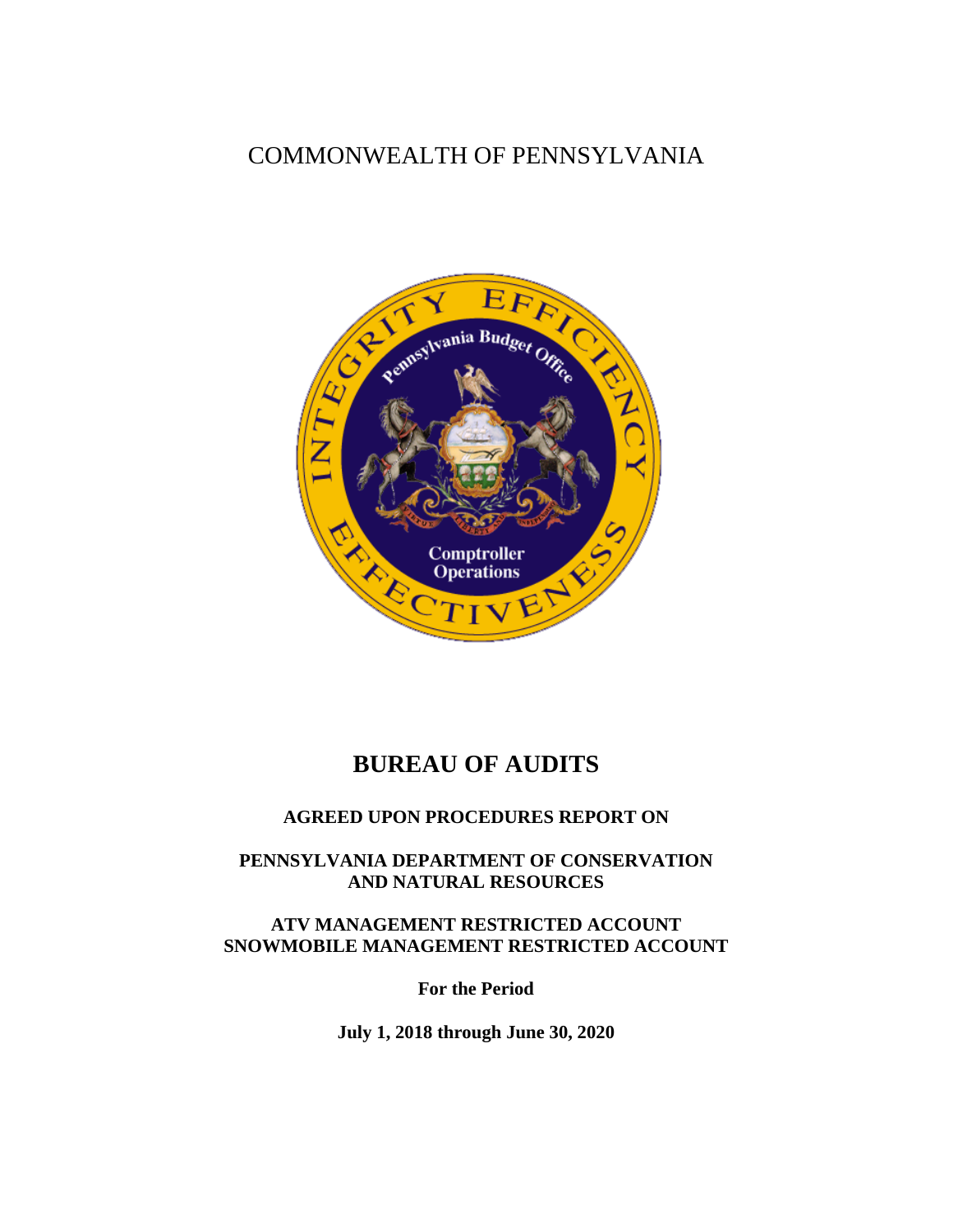# **TABLE OF CONTENTS**

Page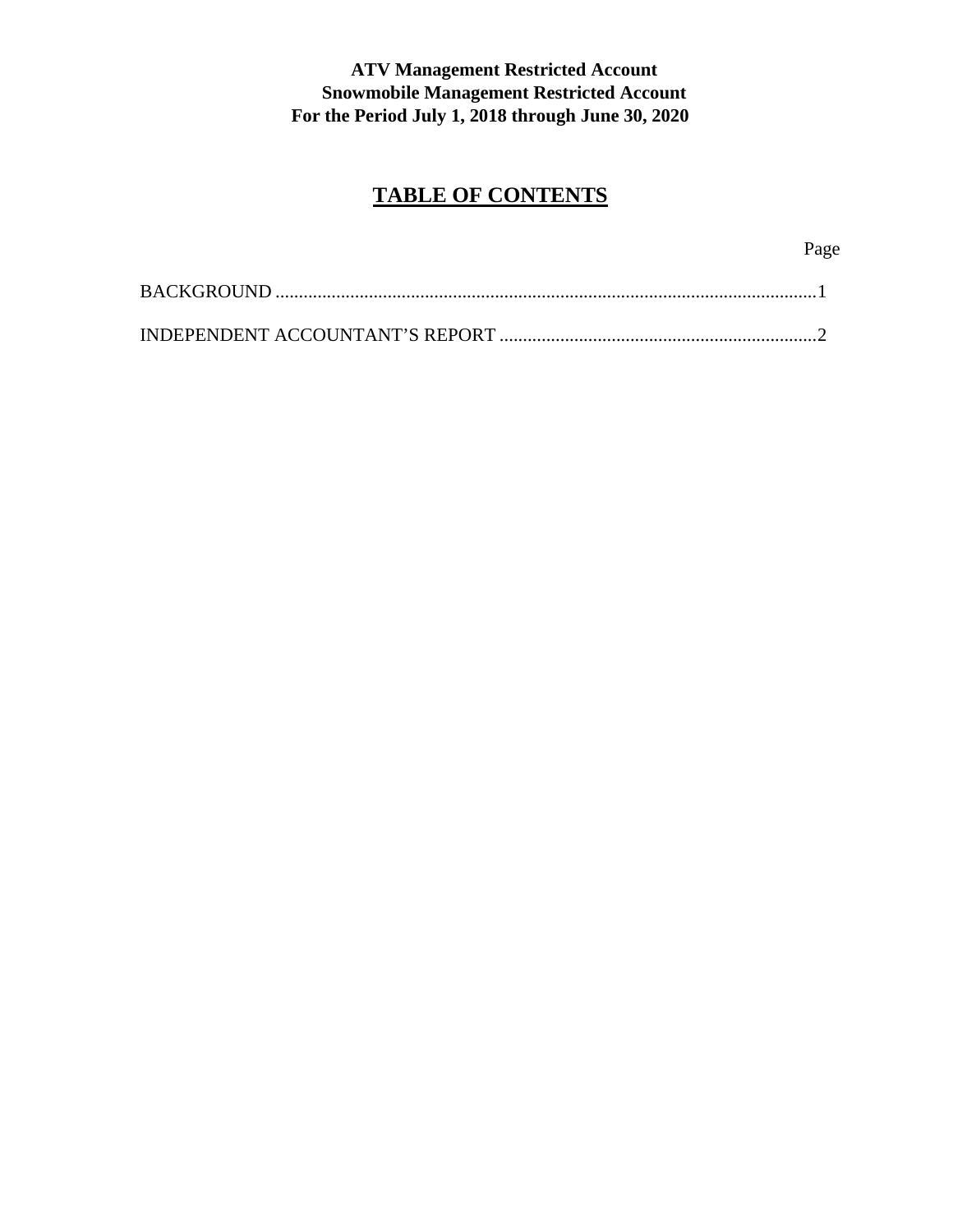### **BACKGROUND**

In accordance with Title 75 (Vehicles), Pennsylvania (PA) Consolidated Statutes (C.S.) Chapter 77 as amended, snowmobiles and All-Terrain Vehicles (ATVs) operated in Pennsylvania, with limited exceptions, must be registered and titled with the Pennsylvania Department of Conservation and Natural Resources (DCNR). Until September 2016, all registration fees, titling fees, and receipts from fines and penalties were placed in the Snowmobile and All-Terrain Vehicle (ATV) Restricted Revenue Fund.

Pennsylvania Senate Bill 648 (July 20, 2016), which became effective on September 18, 2016, amended Title 75 (Vehicles) of the Pennsylvania Consolidated Statutes. The Bill created two separate accounts from what was the combined Snowmobile and ATV Restricted Revenue Fund: the ATV Management Restricted Account and the Snowmobile Management Restricted Account. The Bill required that each new restricted account shall be audited every two years; copies of the audit report shall be provided to the Snowmobile and ATV Advisory Committee. To implement the Bill, beginning with the fiscal year ended June 30, 2017, DCNR annually will post a Statement of Revenues, Expenditures and Changes in Fund Balance (Statement) for the ATV account and for the Snowmobile account.

DCNR uses funds in each restricted account for performing activities necessary to carry out the purposes of Chapter 77. These activities include registering and titling vehicles, training, education, enforcement, construction and maintenance of snowmobile and ATV trails, and acquisition of equipment, supplies and interests in land. DCNR may also grant money from the restricted accounts to municipalities, non-profit organizations, and for-profit businesses for specific activities.

Title 75, PA C.S. Chapter 90 as amended, entitled DCNR to petition the Board of Finance and Revenue to refund annually up to a maximum of \$1 million of the tax imposed for the fuel consumed in the operation of motorized recreational vehicles. Beginning in September 2016, these funds were deposited in the ATV Management Restricted Account (\$850,000) and the Snowmobile Management Restricted Account (\$150,000), based on the relative activity for each account established by DCNR. For the fiscal year ended June 30, 2019, DCNR continued the allocation based on the 85/15 activity split. For the fiscal year ended June 30, 2020, DCNR applied an 87/13 split based on its calculations of relative activity at the beginning of the year. The Liquid Fuels Tax Refund is to be used by DCNR for the improvement of public roadways, highways and bridges that are also used by recreational vehicles.

Sales tax related to the purchase or service of ATV and snowmobiles often is submitted directly to DCNR. When sales or use tax is submitted directly to DCNR, the agency is responsible for remitting the tax to the PA Department of Revenue (DOR). As a licensed DOR agent, DCNR receives a refund if it remits taxes to DOR by the  $20<sup>th</sup>$  of the following month. This refund is allocated to the restricted accounts based on the relative activity for each account established by DCNR.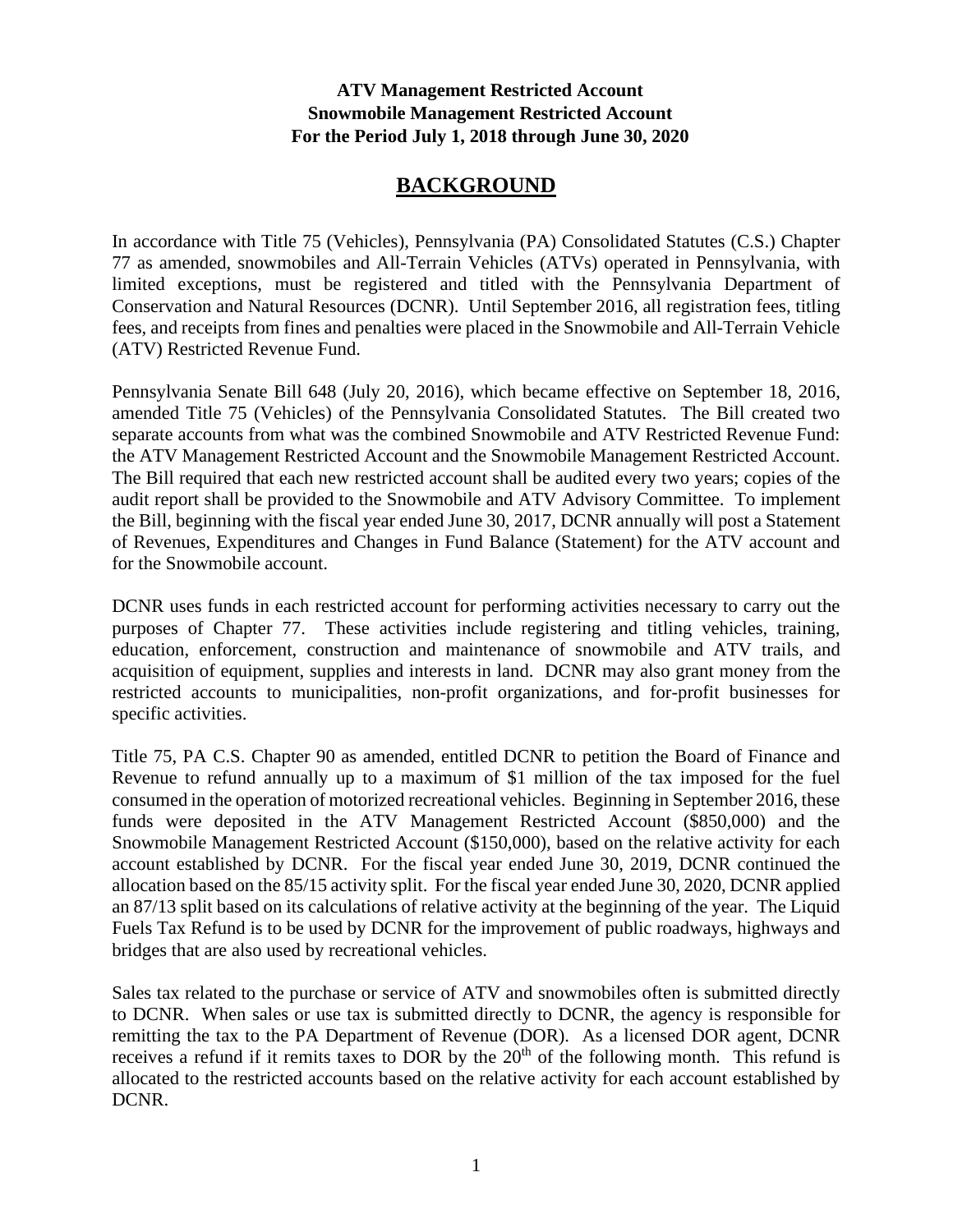

Independent Accountant's Report on Applying Agreed-Upon Procedures

Honorable Cindy Adams Dunn **Secretary** Department of Conservation and Natural Resources Rachel Carson State Office Building 400 Market Street, 7<sup>th</sup> Floor Harrisburg, PA 17105

We have performed the procedures enumerated below, which were agreed to by the Department of Conservation and Natural Resources (DCNR), in connection with the posted Statements of Revenues, Expenditures and Changes in Fund Balance (Statements) for the ATV Management Restricted Account and Snowmobile Management Restricted Account for the fiscal years ended June 30, 2019 and June 30, 2020. The procedures we performed were solely to assist DCNR in ensuring that revenues and expenditures were properly segregated and allocated between the ATV Management Restricted Account and the Snowmobile Management Restricted Account. DCNR's management is responsible for the Statements for the ATV Management Restricted Account and Snowmobile Management Restricted Account. The sufficiency of these procedures is solely the responsibility of DCNR. Consequently, we make no representation regarding the sufficiency of the procedures enumerated below either for the purpose for which this report has been requested or for any other purpose.

The agreed-upon procedures and associated findings are as follows:

a. Reconcile each posted Statement to the accounting records.

*No exceptions were found as a result of applying this procedure.*

b. For each account, test a sample of revenues recorded in DCNR's SAMS (Snowmobile ATV Management System) to ensure they are properly supported and accurately posted to SAP.

*We selected and tested ten (10) credit card transactions (five for ATV and five for Snowmobile) and ten (10) check transactions (five for ATV and five for Snowmobile). To verify that the revenue transactions were supported, we reviewed documentation provided by the Snowmobile/ATV Licensing Section in the Pennsylvania Department of Transportation.* 

*The revenues recorded in SAMS were properly supported and accurately posted to SAP.* 

*No exceptions were found as a result of applying this procedure.*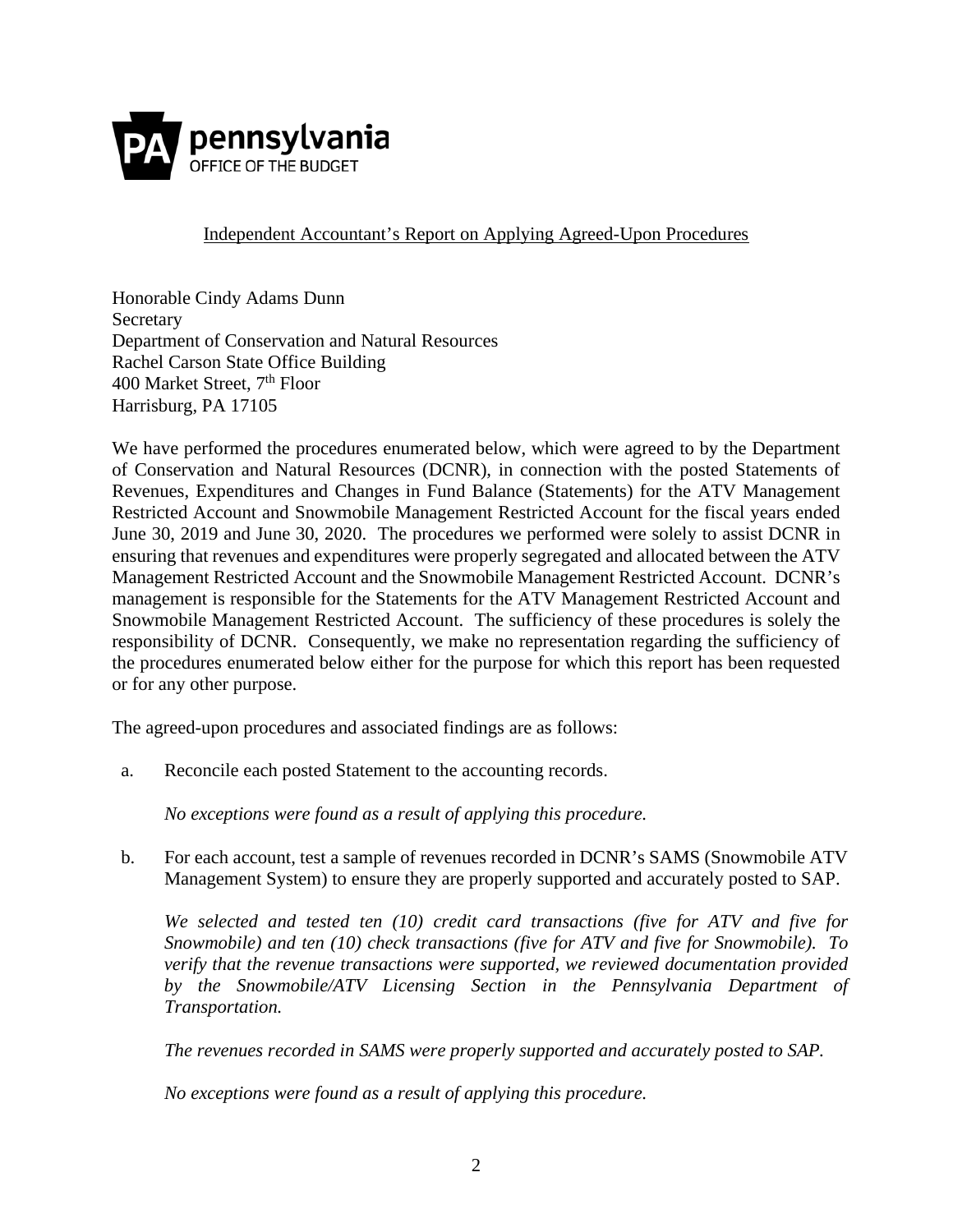c. For each account, test a sample of expenditures to ensure they are supported, reasonable, accurate, and allowable to the account.

*We selected a sample of fifteen (15) expenditures for each account for the fiscal year ended June 30, 2019, and ten (10) expenditures for each account for the fiscal year ended June 30, 2020, for a total of fifty (50) expenditures. For the tested expenditures, we reviewed invoices, contracts, purchase orders, grant agreements, and manual/electronic approvals, as required.* 

*The expenditures were supported, reasonable, accurate (included proper allocation, if applicable), and allowable to the account.* 

*No exceptions were found as a result of applying this procedure.*

d. For the ATV and Snowmobile accounts, DCNR applied percentage splits of 85/15 and 87/13, respectively, for the years ended June 30, 2019, and June 30, 2020, to allocate revenue from the Liquid Fuels refund and to charge administrative costs that benefit both accounts. For each fiscal year in the audit period, verify that DCNR correctly calculated the percentage split and applied it to the accounts.

*Senate Bill 648, which became effective on September 18, 2016, established separate ATV and Snowmobile accounts. In Fall 2016 (for the year ended June 30, 2017), DCNR set the proportional share of the Liquid Fuels refund (\$1,000,000 annually) at 85% for ATV and 15% for Snowmobile, based on the relative activity (revenue) that generated the gas taxes. DCNR also applied the 85/15 split to charge costs that benefited both accounts. DCNR's Fiscal Office continued to apply the 85/15 split during the years ended June 30, 2018, and June 30, 2019, since the relative activity in the prior years was within the variance it had established before requiring an adjustment. For this AUP, we calculated the relative activity and determined the 85/15 split was appropriate for the year ended June 30, 2019.*

*As stated in the procedure above, at the beginning of the year ended June 30, 2020, DCNR applied a percentage split of 87/13 to allocate revenue from the Liquid Fuels refund and to charge costs that benefited both accounts; this was based on the relative activity for the ATV and Snowmobile accounts for the year ended June 30, 2019. To calculate the relative activity for the year ended June 30, 2019, we compared the accounts' activity as reported on their posted Statements for the year ended June 30, 2019. We determined that at year's end the relative activity for ATV and Snowmobile was 86.89% and 13.11%. Accordingly, for the year ended June 30, 2020, DCNR correctly applied a percentage split of 87/13 to allocate revenue from the Liquid Fuels refund and to charge costs that benefited both accounts.*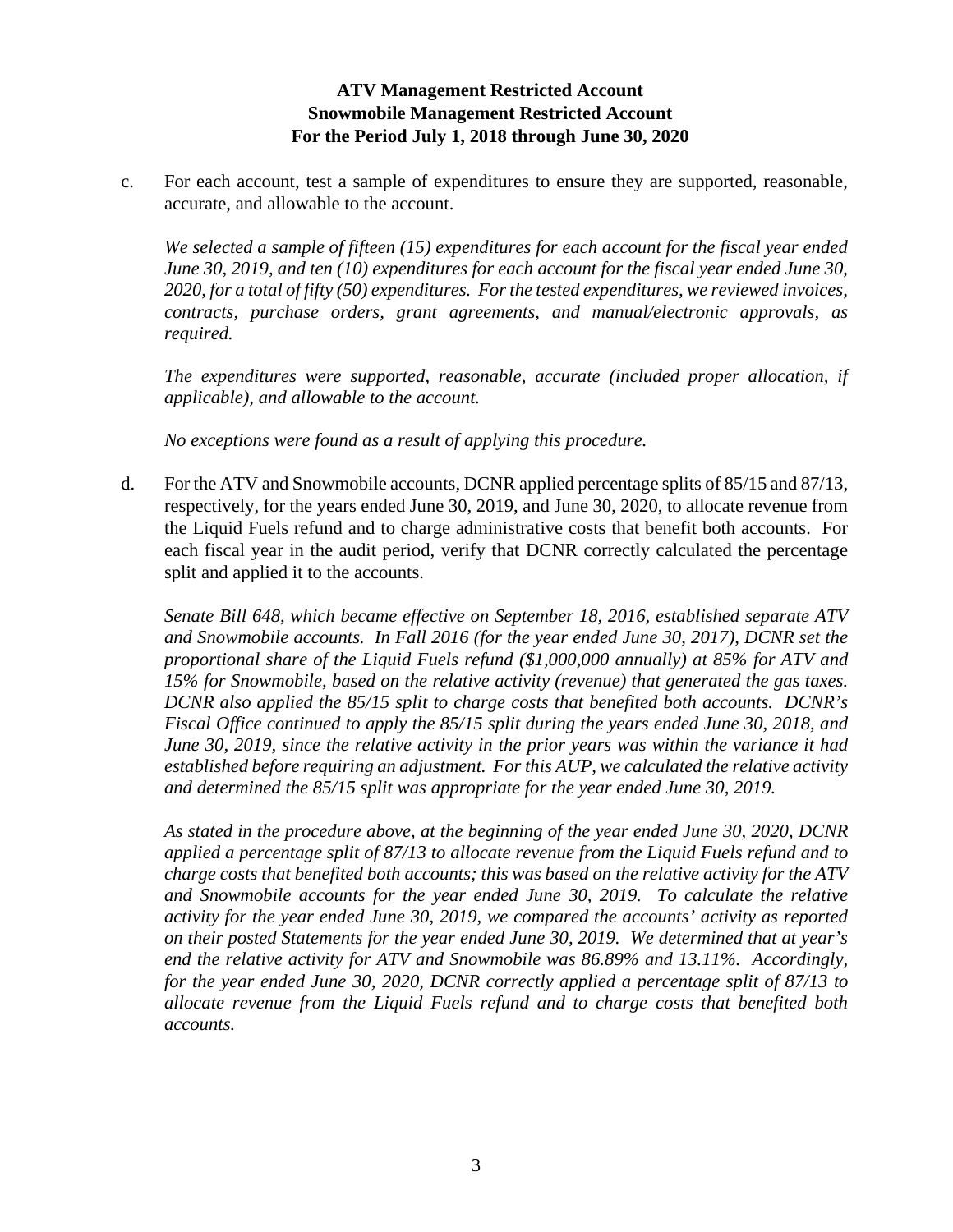*In our test of fifty (50) expenditures, we identified twelve costs that benefited both ATV and Snowmobile. For each of the twelve costs, the correct split was applied.*

*No exceptions were found as a result of applying this procedure.*

e. For a selected month, document and evaluate the reconciliations performed for each account.

*We selected April 2019. We documented, in detail, the Fiscal Office's reconciliations in May 2019 for the prior month: Payeezy (Pennsylvania's contracted provider for credit card transactions) to SAMS, Payeezy with PNC Bank, and all revenue to SAP. DCNR's reconciliations for April 2019 are accurate and supported.* 

*No exceptions were found as a result of applying this procedure.*

f. For a selected month, obtain the Sales Tax Report for the prior month and ensure the Comptroller Operations' adjustment memo (AM) in SAP correctly accounts for State and local taxes and the refund to the ATV and Snowmobile accounts.

*We obtained the Sales Tax Report for the month of December 2018, which showed the \$25.00 refund for the ATV and Snowmobile accounts. For the fiscal year ended June 30, 2019, DCNR applied the 85/15 split to allocate the sales tax refund to ATV (\$21.25) and Snowmobile (\$3.75). DCNR made the adjustment memo for each month of the fiscal year to reflect the 85/15 split to the ATV and Snowmobile accounts.*

*No exceptions were found as a result of applying this procedure.*

This agreed-upon procedures engagement was conducted in accordance with generally accepted government auditing standards. We were not engaged to and did not conduct an examination or review, the objective of which would have been the expression of an opinion or conclusion, respectively, on the revenues and expenditures of the ATV Management Restricted Account and Snowmobile Management Restricted Account. Accordingly, we do not express such an opinion or conclusion. Had we performed additional procedures, other matters might have come to our attention that would have been reported to you.